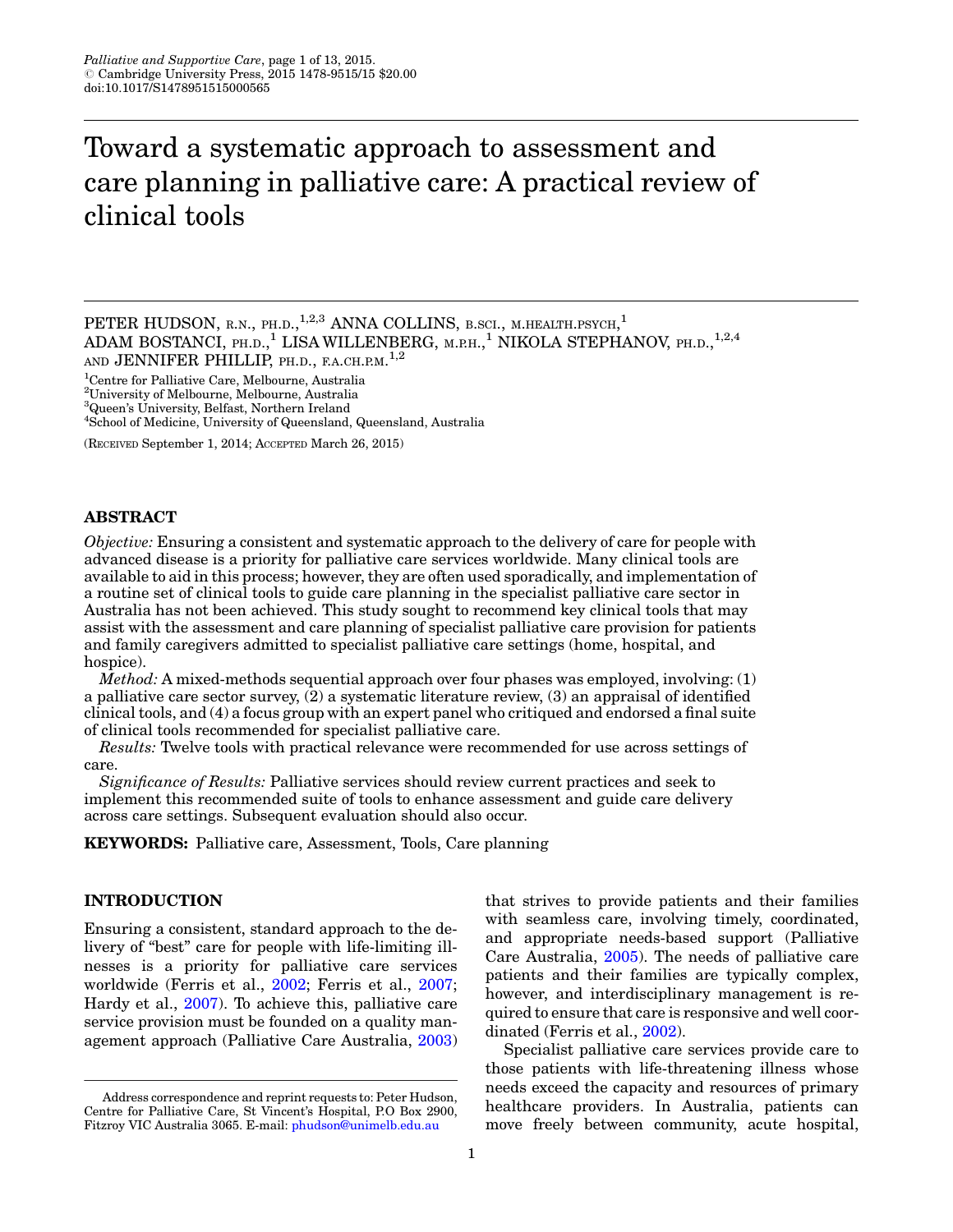and hospice services dependent on needs, but most will have intermittent involvement with a specialist palliative care service (Palliative Care Australia, [2003](#page-11-0)). Given the diversity of care settings available, a systematic approach to care planning and delivery is needed so as to ensure that patients receive the best palliative care support available and in the place of their choosing.

Implementing a prescribed suite of clinical tools can enhance assessment and guide care delivery across disciplines and settings and may improve patient and family outcomes (Ferris et al., [2002](#page-11-0); Weissman & Meier, [2011](#page-12-0); Antunes et al., [2013\)](#page-10-0). Clinical tools encompass brief screening instruments, needs assessments, and patient-reported outcome measures, which can be used by health professionals to inform clinical decision making. When used consistently, clinical tools may assist in promoting best patient care through: identifying areas of unmet need; facilitating communication around patients' goals and preferences for treatment; ensuring regular monitoring of patient outcomes; and providing an equitable, systematic approach to ensure all patients have equal opportunity to accessing support (Antunes et al., [2013\)](#page-10-0). Strategic use of clinical tools may also assist with judicious use of human resources.

Despite this, the use and implementation of a routine set of clinical tools in the specialist palliative care sector has not been achieved (Antunes et al., [2013](#page-10-0)). Many tools are available for use, but they are often used sporadically at the individual service level. Uncertainty exists surrounding the most appropriate and useful tools for health professionals to utilize in specialist palliative care services.

Given this background, our study sought to recommend a suite of key clinical tools that may assist with the assessment and care planning of specialist palliative care provision for patients and family caregivers admitted to specialist palliative care settings (home, hospital, and hospice). Our study was undertaken in the state of Victoria, Australia, with the following objectives: (1) to develop a broad understanding of current practices of palliative care providers associated with assessment and care planning strategies and to identify tools currently in use; (2) to identify clinical tools from the palliative care literature; (3) to critically appraise these clinical tools; and (4) to endorse a suite of clinical tools considered appropriate and practical for specialist palliative care practice.

# METHODS

This study employed a mixed-methods sequential design over four phases. Ethical approval was provided for by the institutional human research and ethics committee. A study advisory committee was assembled based on relevant expertise including clinical, research, and government policy disciplines. The advisory committee provided study oversight, ensured clinical relevance to specialist palliative care settings throughout Victoria, and facilitated dissemination of study findings.

## Phase 1: Palliative Care Sector Survey

A survey of the palliative care sector in Victoria was undertaken with the objective of identifying clinical tools that are currently employed, their purpose (clinical assessment or data collection), and providers' perceptions of their usefulness in aiding practice. A pilot of the survey was first undertaken by members of the project advisory committee to assess face validity, and minor alterations were made.

The survey was administered online to specialist palliative care providers funded by the Victorian Department of Health across community, inpatient, and consult services. The manager of each Victorian specialist palliative care service  $(n = 60)$  was asked to nominate a representative with broad awareness of palliative care service delivery to complete the survey. Descriptive and summary statistics were undertaken to provide an overview of results across services.

#### Phase 2: Systematic Literature Review

#### Search Strategy

A systematic literature review was undertaken with the objective of identifying clinical tools specific to adult palliative care, and relevant to the following domains: symptoms, pain, psychological/emotional, quality of life, spirituality, family, prognosis, performance/functional status, multidomain assessment/ needs assessment, and care of the imminently dying patient. These were selected based on the World Health Organization's definition of palliative care (WHO, [2006\)](#page-12-0), as well as national standards of palliative care practice (National Consensus Project for Quality Palliative Care, [2009](#page-11-0)).

Electronic databases (Medline, CINAHL, PsychInfo, EMBASE, PubMed, Cochrane Database of Systematic Reviews, DARE) were systematically searched to identify clinical tools utilized in the palliative care setting. Core concepts searched included: (1) clinical assessment/needs assessment tools, and (2) adult palliative care populations. All search terms were chosen individually for each database to ensure that the terminology corresponded to the database's system of indexing. Searches were restricted to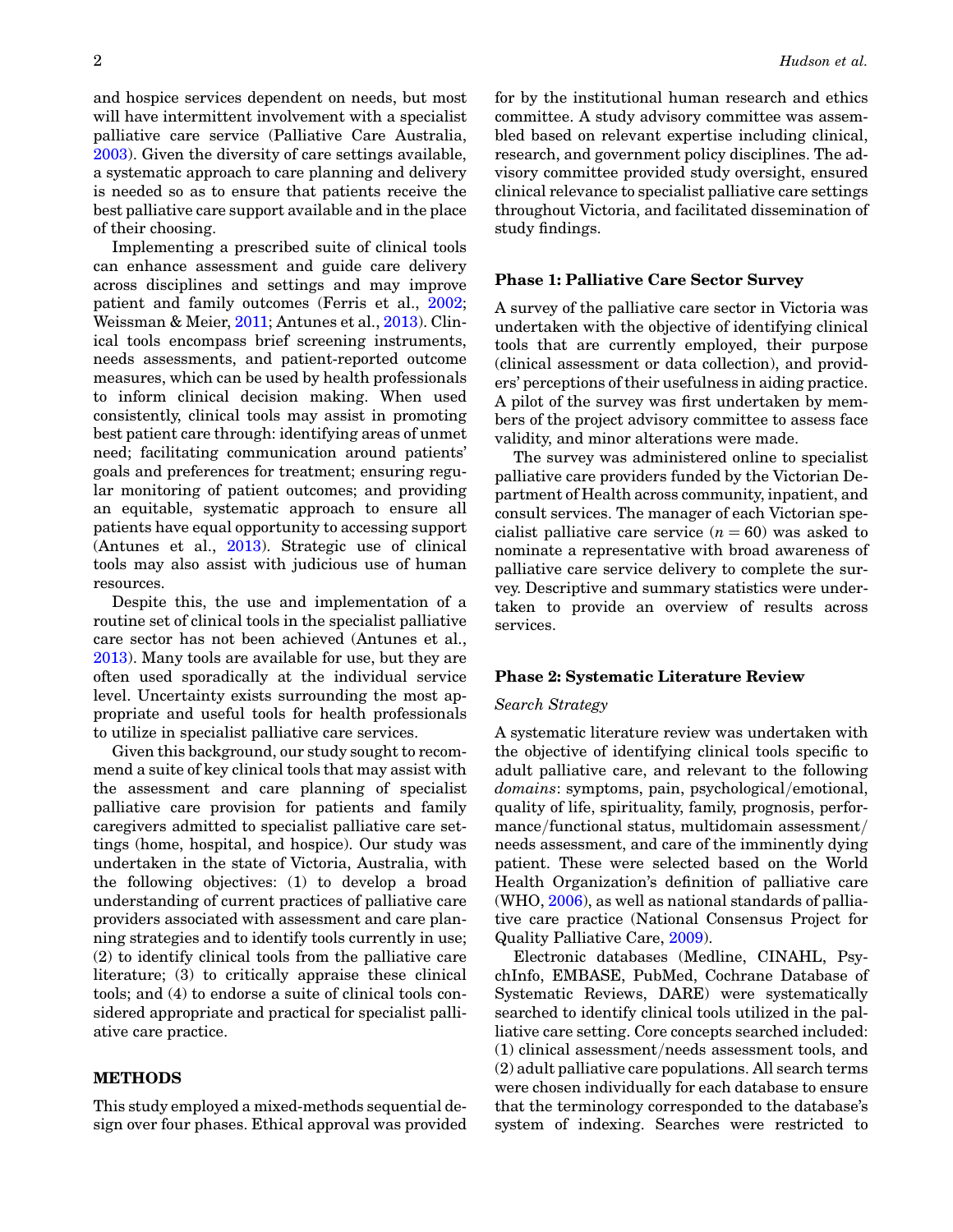literature on adult populations, published in English between January of 1998 to December of 2012.

Given the limitations previously recognized with systematic "bottom–up" searches (O'Leary et al., [2007](#page-11-0); Richardson et al., [2007\)](#page-12-0), supplementary data gathering strategies were also conducted to identify clinical tools not detected by systematic searches. Grey literature was searched using resources such as CareSearch (CareSearch, [2013](#page-10-0)), SIGLE (System for Information on Grey Literature in Europe) (Open Grey, [2011\)](#page-11-0), and key palliative care organizations including the statewide (Palliative Care Victoria, [2015\)](#page-11-0) and national (Palliative Care Australia, [2012](#page-11-0)) peak bodies. Prior reviews of clinical tools as well as "needs assessments" relevant to domains of palliative care (Hølen et al., [2006;](#page-11-0) Kirkova et al., [2006](#page-11-0); Lau et al., [2007](#page-11-0); Richardson, Medina et al., [2007](#page-12-0); Thekkumpurath et al., [2008](#page-12-0); Vodermaier et al., [2009](#page-12-0); Albers et al., [2010](#page-10-0); Hudson et al., [2010](#page-11-0); Selman et al., [2011](#page-12-0)) were consulted. Finally, professional and academic contacts of the advisory committee were contacted to identify additional published tools in use throughout the palliative care sector.

## Selection of the Literature

The above search strategy resulted in 2738 studies that were screened by two reviewers by their titles. From these studies, 424 were selected for abstract review based on their relevance to adult palliative care. Finally, 98 articles were reviewed in full, and 86 met the following inclusion criteria:

- $\blacksquare$  The publication described a specific *clinical* tool relevant to at least one or more of the domains of palliative care (not including research tools).
- $\blacksquare$  The publication measured/reported the impact of the tool on patient or caregiver outcomes, including physical, psychological, and social.
- $\blacksquare$  The publication referred to a tool that involved an adult palliative care population.

 $\blacksquare$  The tool referred to in the publication focused on the clinical assessment and/or care planning of patients already admitted to a palliative service.

#### Data Extraction and Synthesis

Data extraction was carried out to gather important information about each clinical tool identified, including: study setting, name of tool, description of tool, primary purpose of tool (screening/assessment), intended users, number of items, translations, breadth of use, administration methods, validity and reliability tested (yes/no), and domains covered. All clinical tools identified were then sorted according to the domain of palliative care in preparation for the appraisal process. In instances where the same tool covered several domains of interest, it was categorized as a multidimensional tool.

#### Phase 3: Appraisal of Clinical Tools

An appraisal process was conducted to evaluate the clinical tools identified in phase 2. In line with the pragmatic aims of this review, tools were assessed according to their clinical and practical utility for specialist palliative care services defined according to the variables listed in Table 1, which were developed by the project team. Each tool was independently appraised by two reviewers according to predetermined criteria, which were established in partnership with the project advisory group, to assess their utility (scored on a 1–10 scale). In the case of discrepancies, the tool was discussed and agreement reached.

For particular domains of palliative care that had already been subject to a recent and comprehensive systematic review, we assessed only the clinical tools recommended by previous authors in line with our criteria (Table 1). These domains included: family/ caregiver needs assessment (Hudson et al., [2010\)](#page-11-0), psychological/emotional needs (Thekkumpurath et al., [2008](#page-12-0); Vodermaier et al., [2009\)](#page-12-0), quality of life (Albers et al., [2010\)](#page-10-0), and prognostic tools (Lau et al., [2007\)](#page-11-0).

| Criterion                                   | Score   | Justification                                                                                                                |
|---------------------------------------------|---------|------------------------------------------------------------------------------------------------------------------------------|
| Administered by healthcare<br>professional? | $0 - 1$ | Clinical tools should be administered by a healthcare professional (yes $= 1$ ).                                             |
| Brief?                                      | $0 - 1$ | Brevity is important (yes $= 1$ ).                                                                                           |
| Could be used across settings?              |         | $0-3$ Aim to identify clinical tools that are suitable for use in different palliative<br>care settings (best score $= 3$ ). |
| Practicality and clinical use?              |         | $0-4$ Aim to identify clinical tools that are practical and suited to clinical use (best<br>$score = 4$ .                    |
| In widespread use?                          | $0 - 1$ | Answered to the best of the knowledge of the reviewers and/or as reported by<br>the literature examined ( $Yes = 1$ ).       |
|                                             |         |                                                                                                                              |

Table 1. Clinical tools appraisal criteria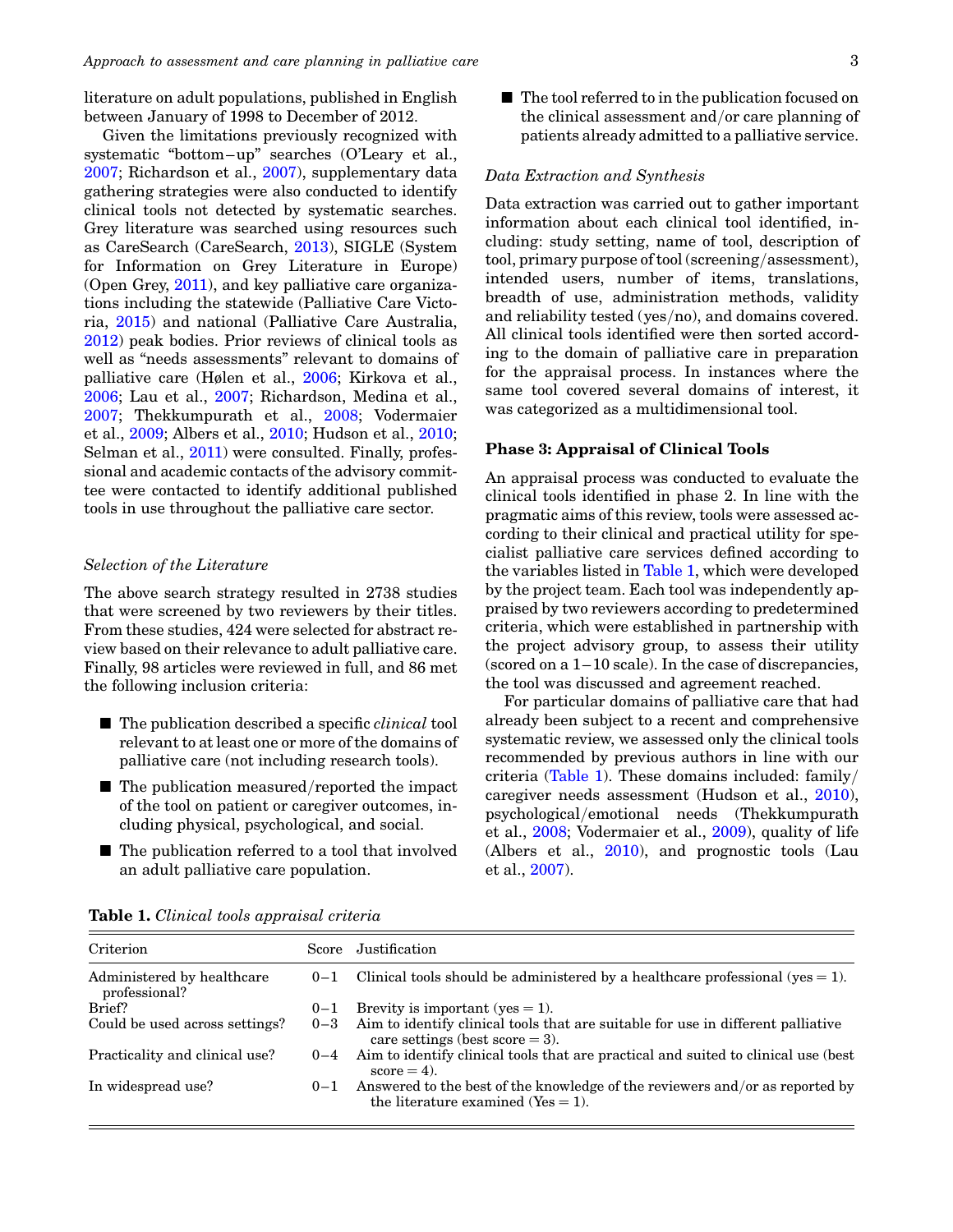### Phase 4: Expert Palliative Care Focus Group

A multidisciplinary expert focus group  $(n = 7)$  was assembled to review the clinical utility of the tools that were appraised in phase 3, with a view to providing recommendations regarding particular tools with relevance to practice in the Victorian palliative care setting. Purposive sampling was undertaken to identify members of the Palliative Care Clinical Network (a statewide initiative to foster improvement in palliative care) and to ensure a variety of disciplines and sites (home, hospital, hospice) of care provision were represented.

The focus group was facilitated by one investigator (JP) and structured according to the domains of palliative care. Perceptions of tools within each domain were sought. Copies of the included tools and their appraisal scores were made available to focus group participants, who considered these alongside the tools' appropriateness and practicality for palliative care practice.

The preferred clinical tool in each domain was recorded, along with observations about the tools and recommendations of how the preferred tools were to be used to ensure both the functions of screening and assessment or ongoing monitoring.

### RESULTS

In addition to the results outlined below, a summary of our results is illustrated in [Figure 1](#page-4-0).

# Palliative Care Provider's Perceptions of Clinical Tools (Phase 1)

Phase 1 participants included 38 healthcare professionals from 60 invited palliative care providers (response rate 63.3%). The participants worked across settings, including community (68%), inpatient  $(18\%)$ , and consultancy  $(13\%)$  services, from metropolitan (32%), regional (45%), and rural (55%) areas. Participants identified several clinical tools that were currently being utilized through the palliative care sector in Victoria. The most widely used tools included: the Karnofsky Performance Status (KPS) scale (Karnofsky et al.,  $1948$ ) (79%), the RUG–Activities of Daily Living scale (Williams et al., [1994\)](#page-12-0) (66%), the Australian Palliative Care Outcomes Collaboration (PCOC) tools (Eagar et al., [2010](#page-10-0)) (47%), the Edmonton Symptom Assessment System (ESAS) (Nekolaichuk et al., [2008\)](#page-11-0) (47%), the Liverpool Care Pathway for the Dying Patient (24%), and the Eastern Cooperative Oncology Group (ECOG) scale (Oken et al., [1982\)](#page-11-0) (24%).

Participants recognized and indicated their support for the use of clinical tools in specialized palliative care settings. Common benefits cited included:

"enables prioritizing care," "improves quality of care," and "enables benchmarking." Completion of clinical tools was generally reported to be undertaken by senior staff within the organization. The main barrier to the use of clinical tools reported by participants was the perceived resources needed to enter patient data into information systems following completion. Nonetheless, benefits were reported to outweigh the effort involved for all common clinical tools identified in the survey.

## Systematic Literature Review and Critical Appraisal (Phases 2 And 3)

The search strategy undertaken resulted in the identification of 90 clinical tools that were appraised for their applicability for use in specialist palliative care ([Table 2\)](#page-5-0). These tools represented several domains of palliative care, including assessment of: symptoms (17 tools); performance/functional status (11 tools); pain (22 tools); needs/multidimensional assessments (18 tools); spirituality (10 tools); and care of the imminently dying patient (2 tools). Additionally, appraisal was also undertaken on recommended tools by recent systematic reviews of the following domains: family/caregiver needs assessment (two tools) (Hudson et al., [2010\)](#page-11-0); psychological/emotional needs (three tools) (Thekkumpurath et al., [2008](#page-12-0); Vodermaier et al., [2009\)](#page-12-0), quality of life (five tools) (Albers et al., [2010\)](#page-10-0); and prognostic tools (two tools) (Lau et al., [2007\)](#page-11-0).

Overall, there were a number of tools available with relevance to the specialist palliative care setting. The quality of tools across domains, however, was variable, as evidenced in the wide variation of appraisal scores  $(1-10)$ . Some tools identified within a particular domain were very specific to a particular patient subgroup or problem, such as the dementia pain scoring system. While some of these particular tools were identified as robust and scored highly on the parameters, their specificity meant that generalization to a broader patient group and set of problems was limited.

# Clinical Tools Recommended for Widespread Use in Specialist Palliative Care Services (Phase 4)

The focus group participants reviewed the tools identified within each of the domains, noted the results of the appraisal of each tool, and discussed the applicability of each to clinical care in light of these factors. In each domain, a preferred tool was identified through consensus. The practicality of application was a key factor in each case ([Table 3](#page-9-0)). For this reason, the highest-scoring tool during the appraisal process was not always chosen by the focus group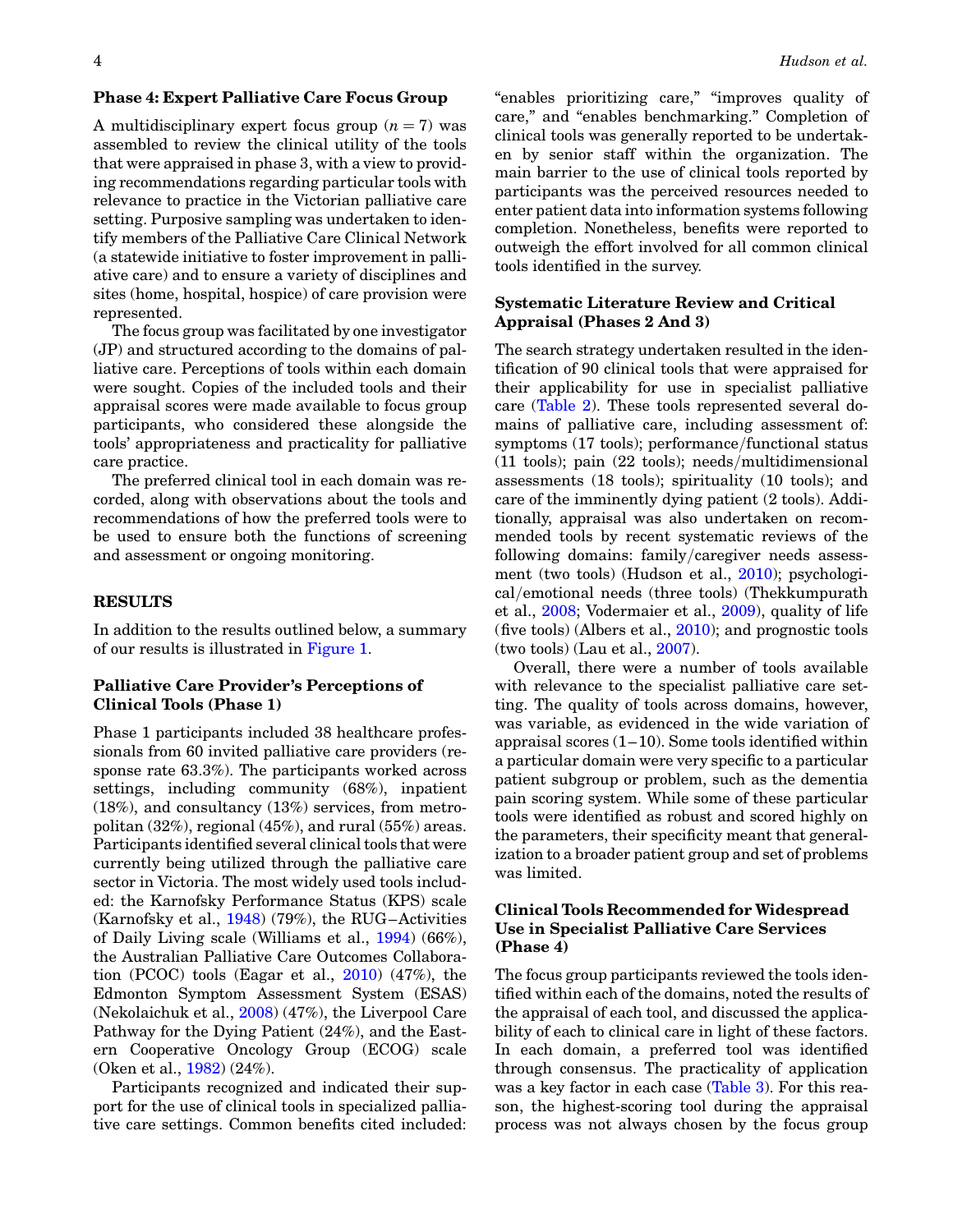<span id="page-4-0"></span>

Fig. 1. Summary of results.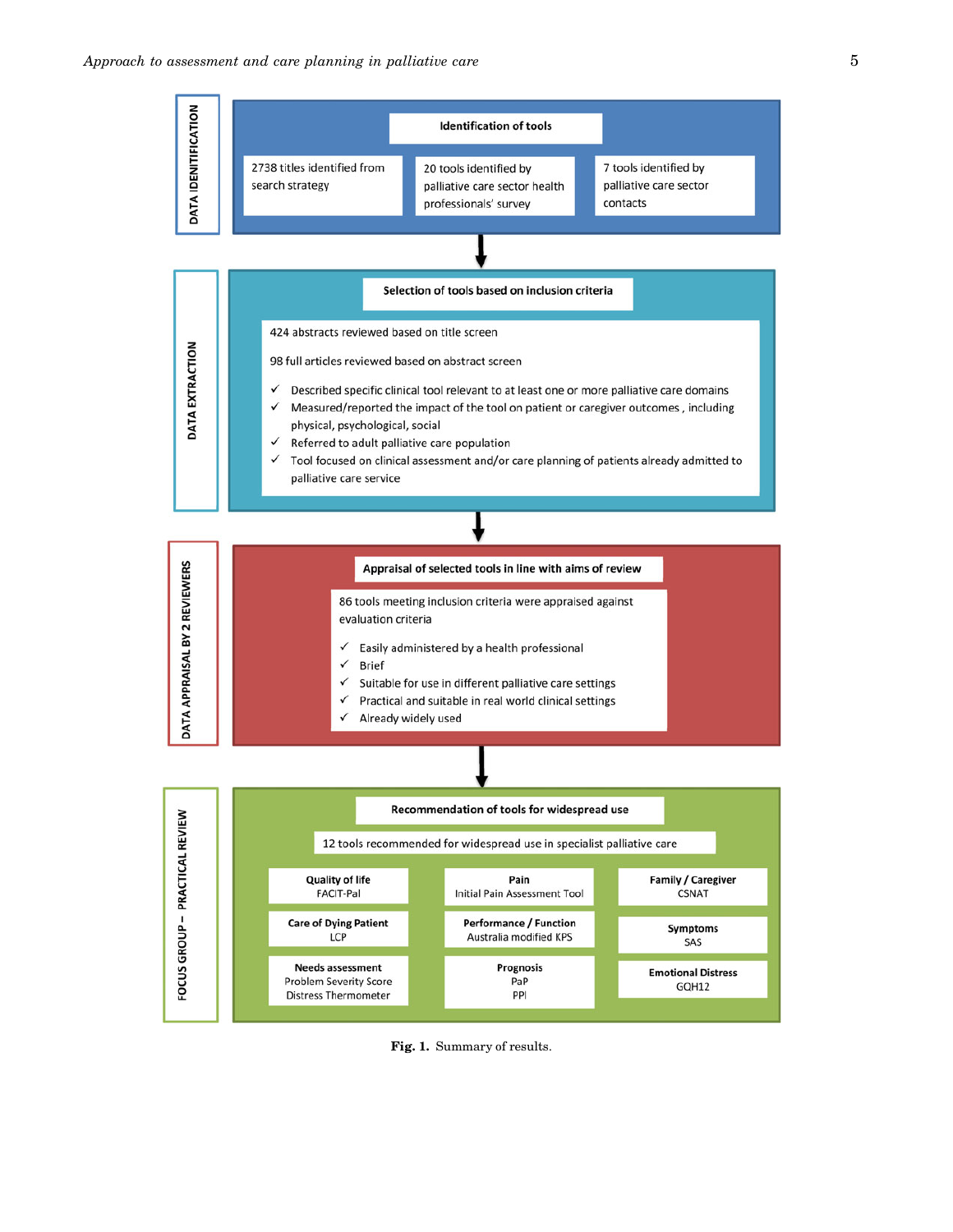| Phase 2: Identification of Tool                                     | Phase 3: Appraisal of Tool                                      |                             |                 |                                    |                                          |                            |                    |
|---------------------------------------------------------------------|-----------------------------------------------------------------|-----------------------------|-----------------|------------------------------------|------------------------------------------|----------------------------|--------------------|
| Reference                                                           | Name of Tool                                                    | Administered by<br>HCP(0/1) | Brief?<br>(0/1) | Use Across<br>Settings?<br>$(0-3)$ | Practical in<br>Clinical Use?<br>$(0-4)$ | Widespread<br>$Use? (0-1)$ | Total<br>$(- -10)$ |
| <b>Symptom Assessment Tools</b>                                     |                                                                 |                             |                 |                                    |                                          |                            |                    |
| Morita et al. $(2001)$                                              | Agitation Distress Scale (ADS)                                  | 1                           | $\mathbf{1}$    | 3                                  | 3                                        | $\mathbf{0}$               | 8                  |
| Stillman & Rybicki (2000)                                           | Bedside Confusion Scale (BCS)                                   | $\mathbf{1}$                | $\mathbf{1}$    | $\sqrt{3}$                         | $\mathbf{1}$                             | $\mathbf{0}$               | 6                  |
| Ewing et al. $(2004)$                                               | Cambridge Palliative Assessment<br>Schedule (CAMPAS-R)          | $\Omega$                    | $\Omega$        | 3                                  | $\mathbf{1}$                             | $\Omega$                   | 4                  |
| Morita et al. $(2001)$                                              | Communication Capacity Scale                                    | 1                           | 1               | $\boldsymbol{3}$                   | 3                                        | $\mathbf{0}$               | 8                  |
| Ryan et al. (2009)                                                  | <b>Confusion Assessment Method</b><br>(CAM)                     | $\mathbf{1}$                | $\mathbf{1}$    | 3                                  | 3                                        | $\mathbf{1}$               | 9                  |
| Nekolaichuk et al. (2008)                                           | Edmonton Symptom Assessment<br>System (ESAS)                    | $\mathbf{1}$                | $\mathbf{1}$    | $\boldsymbol{3}$                   | $\overline{4}$                           | $\mathbf{1}$               | 10                 |
| Munch et al. $(2006)$                                               | Multidimensional Fatigue Inventory                              | $\mathbf{1}$                | $\mathbf{0}$    | 3                                  | $\mathbf{0}$                             | $\mathbf{0}$               | $\overline{4}$     |
| Emanuel et al. (2001)                                               | Needs at the End of Life Screening<br>Tool (NEST)               | $\mathbf{1}$                | $\theta$        | $\mathbf{0}$                       | $\theta$                                 | $\theta$                   | $\mathbf{1}$       |
| Chochinov et al. (2008)                                             | Patient Dignity Inventory                                       | $\boldsymbol{0}$            | $\mathbf{0}$    | $\boldsymbol{2}$                   | $\mathbf{0}$                             | $\mathbf{0}$               | $\boldsymbol{2}$   |
| Sands et al. $(2010)$                                               | Single Question in Delirium (SQiD)                              | $\mathbf{1}$                | $\mathbf{1}$    | $\mathbf{1}$                       | $\mathbf{1}$                             | $\Omega$                   | $\overline{4}$     |
| Aoun et al. (2011)                                                  | Symptom Assessment Scale (SAS)                                  | $\mathbf{1}$                | $\mathbf{1}$    | $\,3$                              | $\overline{4}$                           | $\mathbf{1}$               | 10                 |
| Zloklikovits et al. (2005)                                          | Symptom List for Quality Assurance<br>in Palliative Care        | $\theta$                    | $\theta$        | $\mathbf{1}$                       | 2                                        | $\Omega$                   | 3                  |
| Identified in Kirkova et al.<br>(2006)                              | Memorial Symptom Assessment<br>Scale (MSAS-SF)                  | $\mathbf{1}$                | $\mathbf{1}$    | $\boldsymbol{3}$                   | $\overline{2}$                           | $\mathbf{1}$               | 8                  |
| Identified in Kirkova et al.<br>(2006)                              | Symptom Distress Scale (SDS)                                    | $\mathbf{1}$                | $\mathbf{1}$    | $\boldsymbol{3}$                   | $\overline{2}$                           | $\mathbf{0}$               | 7                  |
| Identified in Edmonds et al.<br>(1998) and Kirkova et al.<br>(2006) | Reduced E-STAS                                                  | $\mathbf{1}$                | $\mathbf{1}$    | $\boldsymbol{2}$                   | $\overline{4}$                           | $\mathbf{0}$               | 8                  |
| Identified in Kirkova et al.<br>(2006)                              | Symptom Monitor                                                 | $\theta$                    | $\theta$        | $\mathbf{0}$                       | $\mathbf{1}$                             | $\theta$                   | $\mathbf{1}$       |
| Identified in Kirkova et al.<br>(2006)                              | Canberra Symptom Scorecard                                      | $\mathbf{1}$                | $\mathbf{1}$    | 3                                  | $\overline{2}$                           | $\theta$                   | 7                  |
| Performance/Functional Status                                       |                                                                 |                             |                 |                                    |                                          |                            |                    |
| Abernethy et al. (2005)                                             | Australian-modified Karnofsky<br>Performance Scale (AKPS)       | $\mathbf{1}$                | $\mathbf{1}$    | $\,3$                              | $\overline{4}$                           | $\mathbf{1}$               | 10                 |
| Morita et al. $(2001)$                                              | Communication Capacity Scale                                    | 1                           | 1               | 3                                  | 3                                        | $\boldsymbol{0}$           | 8                  |
| Fyllingen et al. (2009)                                             | A Computer-Based Assessment Tool                                | $\boldsymbol{0}$            | $\mathbf{0}$    | $\mathbf{0}$                       | $\mathbf{0}$                             | $\mathbf{0}$               | $\theta$           |
| Gonçalves et al. (2008)                                             | Consciousness Level Scale                                       | $\mathbf{1}$                | $\mathbf{1}$    | 3                                  | $\mathbf{1}$                             | $\mathbf{1}$               |                    |
| Oken et al. (1982)                                                  | Eastern Cooperative Oncology Group<br>Performance Status (ECOG) | $\mathbf{1}$                | $\mathbf{1}$    | $\boldsymbol{3}$                   | $\overline{4}$                           | $\mathbf{1}$               | 10                 |
| Campos et al. (2009)                                                | Palliative Performance Scale (PPS)                              | $\mathbf{1}$                | 1               | $\,3$                              | 2                                        | $\bf{0}$                   |                    |
| Chuang et al. (2004)                                                | A prognostic scale                                              | $\mathbf{1}$                | $\mathbf{1}$    | $\mathcal{S}$                      | $\overline{2}$                           | $\Omega$                   | 7                  |

## <span id="page-5-0"></span>**Table 2.** Clinical tools identified and appraised by reviewers

 $Hudson$  et al.  $Hudson$ Hudson et al.  $\,$ 

Continued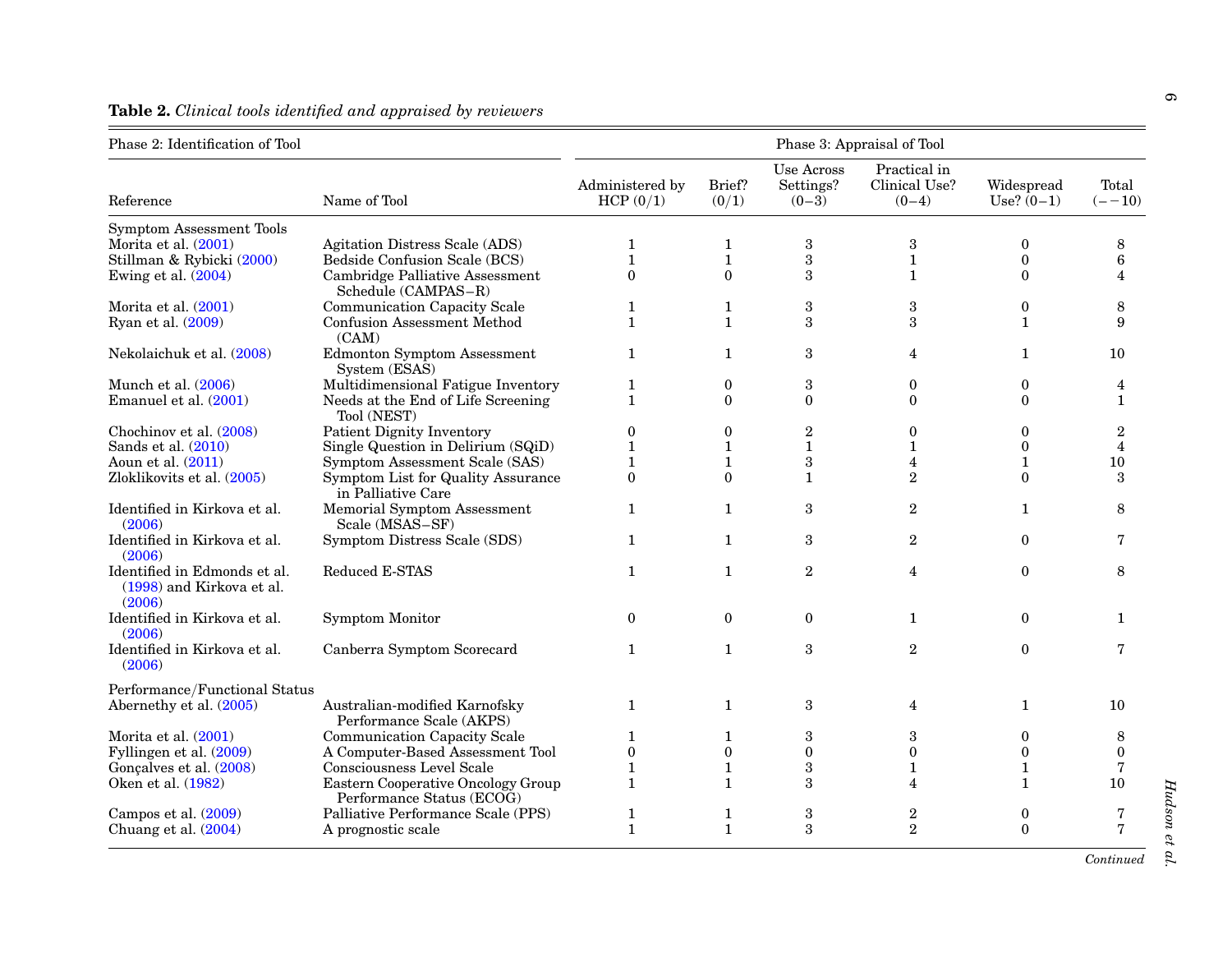#### Table 2. Continued

| Phase 2: Identification of Tool                                                                               | Phase 3: Appraisal of Tool                                                                                  |                                       |                               |                                           |                                                                 |                                                      |                    |
|---------------------------------------------------------------------------------------------------------------|-------------------------------------------------------------------------------------------------------------|---------------------------------------|-------------------------------|-------------------------------------------|-----------------------------------------------------------------|------------------------------------------------------|--------------------|
| Reference                                                                                                     | Name of Tool                                                                                                | Administered by<br>HCP(0/1)           | Brief?<br>(0/1)               | <b>Use Across</b><br>Settings?<br>$(0-3)$ | Practical in<br>Clinical Use?<br>$(0-4)$                        | Widespread<br>$Use? (0-1)$                           | Total<br>$(- -10)$ |
| Kaasa & Wessel (2001)                                                                                         | Revised version of Edmonton<br><b>Functional Assessment Tool</b><br>$(EFAT-2)$                              | $\mathbf{1}$                          | $\mathbf{1}$                  | 3                                         | $\overline{2}$                                                  | $\Omega$                                             | $\overline{7}$     |
| Nikoletti et al. (2000)                                                                                       | Thorne KPS                                                                                                  | 1                                     | 1                             | $\mathbf{1}$                              | 3                                                               | $\theta$                                             | 6                  |
| <b>Quality of Life Tools</b><br>Identified in Albers et al. (2010)                                            | McGill Quality of Life (MQoL)                                                                               | $\boldsymbol{0}$                      | $\bf{0}$                      | 2                                         | 1                                                               | $\mathbf{0}$                                         | 3                  |
| Identified in Albers et al. $(2010)$                                                                          | Measuring the Quality of Life of<br>Seriously Ill Patients (QUAL-E)                                         | $\mathbf{1}$                          | $\Omega$                      | $\mathbf{1}$                              | $\theta$                                                        | $\theta$                                             | $\overline{2}$     |
| Identified in Albers et al. (2010)<br>Identified in Albers et al. (2010)<br>Petersen et al. (2006)            | FACIT-PAL<br>MVQoLI-R<br>EORTC QLQ-C30                                                                      | $\Omega$<br>$\boldsymbol{0}$<br>1     | $\theta$<br>1<br>$\Omega$     | 3<br>$\boldsymbol{2}$<br>3                | 1<br>$\mathbf{1}$<br>$\mathbf{1}$                               | $\theta$<br>$\bf{0}$<br>$\mathbf{1}$                 | 6                  |
| Pain Assessment Tools<br>Van Iersel et al. (2006)<br>Van Iersel et al. (2006)<br>Groen (2007)<br>Groen (2007) | Abbey Pain Scale<br>Belgian Pain Scale<br>Verbal Rating Scale<br>Visual Analogue Scale                      |                                       | 1                             | $\overline{2}$<br>3<br>3<br>3             | $\boldsymbol{2}$<br>$\overline{2}$<br>$\overline{4}$<br>$\rm 3$ | $\Omega$<br>$\Omega$<br>$\mathbf{1}$<br>$\mathbf{1}$ | 6<br>7<br>10<br>9  |
| Costello et al. $(2001)$                                                                                      | <b>Numerical Rating Scale</b>                                                                               |                                       | 1                             | 3                                         | 4                                                               | $\mathbf{1}$                                         | 10                 |
| Groen (2007)<br>Groen (2007)                                                                                  | <b>Faces Scale</b><br>Descriptive Differential Scale of Pain<br>Intensity (DDS-I)                           | ∩<br>$\Omega$                         | $\gamma$                      | 3<br>$\overline{2}$                       | $\boldsymbol{3}$<br>$\overline{2}$                              | $\Omega$<br>$\Omega$                                 | 7<br>5             |
| Groen (2007)<br>Groen (2007)<br>Van Iersel et al. (2006)                                                      | Pain Behavior Observation<br>McGill Pain Questionnaire<br>Pain Assessment in Advanced<br>Dementia (PAINAID) | 1<br>$\boldsymbol{0}$<br>$\mathbf{1}$ | 1<br>$\bf{0}$<br>$\mathbf{1}$ | $\overline{2}$<br>$\mathbf{0}$<br>3       | 1<br>$\boldsymbol{0}$<br>3                                      | $\Omega$<br>1<br>$\mathbf{1}$                        | 5<br>1<br>8        |
| Philip et al. $(1998)^*$<br>Identified in Holen et al. (2006)                                                 | <b>Brief Pain Inventory</b><br>Borg Category Ratio<br><b>Initial Pain Assessment Tool</b>                   | 0                                     | 0<br>0                        | 3<br>$\mathbf{1}$<br>3                    | $\boldsymbol{2}$<br>$\boldsymbol{0}$                            | 1<br>$\mathbf{1}$                                    | 6                  |
| Identified in Holen et al. (2006)<br>Identified in Holen et al. (2006)<br>Identified in Holen et al. (2006)   | <b>Integrated Pain Score</b><br>McGill Pain Questionnaire-SF                                                | 0                                     | 1<br>0                        | $\mathbf{1}$                              | $\boldsymbol{2}$<br>$\overline{2}$<br>$\overline{2}$            | 1<br>$\Omega$<br>$\theta$                            | 4<br>6             |
| Identified in Holen et al. (2006)<br>Identified in Holen et al. (2006)<br>Identified in Holen et al. (2006)   | Memorial Pain Assessment Card<br>Pain Assessment Questionnaire<br>Pain Disability Index                     | $\Omega$<br>0                         | 0                             | 3<br>3<br>1                               | $\overline{2}$<br>3<br>$\mathbf{1}$                             | $\Omega$<br>$\Omega$                                 | 6<br>7<br>3        |
| Identified in Holen et al. (2006)<br>Nekolaichuk et al. (2008)                                                | WHO-QoL Pain<br><b>Edmonton Symptom Assessment</b><br>System (ESAS)                                         | 0<br>1                                | 0<br>$\mathbf{1}$             | $\overline{2}$<br>3                       | 1<br>3                                                          | $\mathbf{0}$<br>$\mathbf{1}$                         | 3<br>9             |
| Identified in Holen et al. (2006)<br>Identified in Holen et al. (2006)                                        | Aberdeen Low Back Pain<br><b>Brief Pain Diary</b>                                                           | 0<br>$\Omega$                         | 0<br>$\mathbf{1}$             | 1<br>$\mathbf{1}$                         | $\boldsymbol{0}$<br>$\mathbf{1}$                                | $\bf{0}$<br>$\Omega$                                 | 1<br>3             |

Continued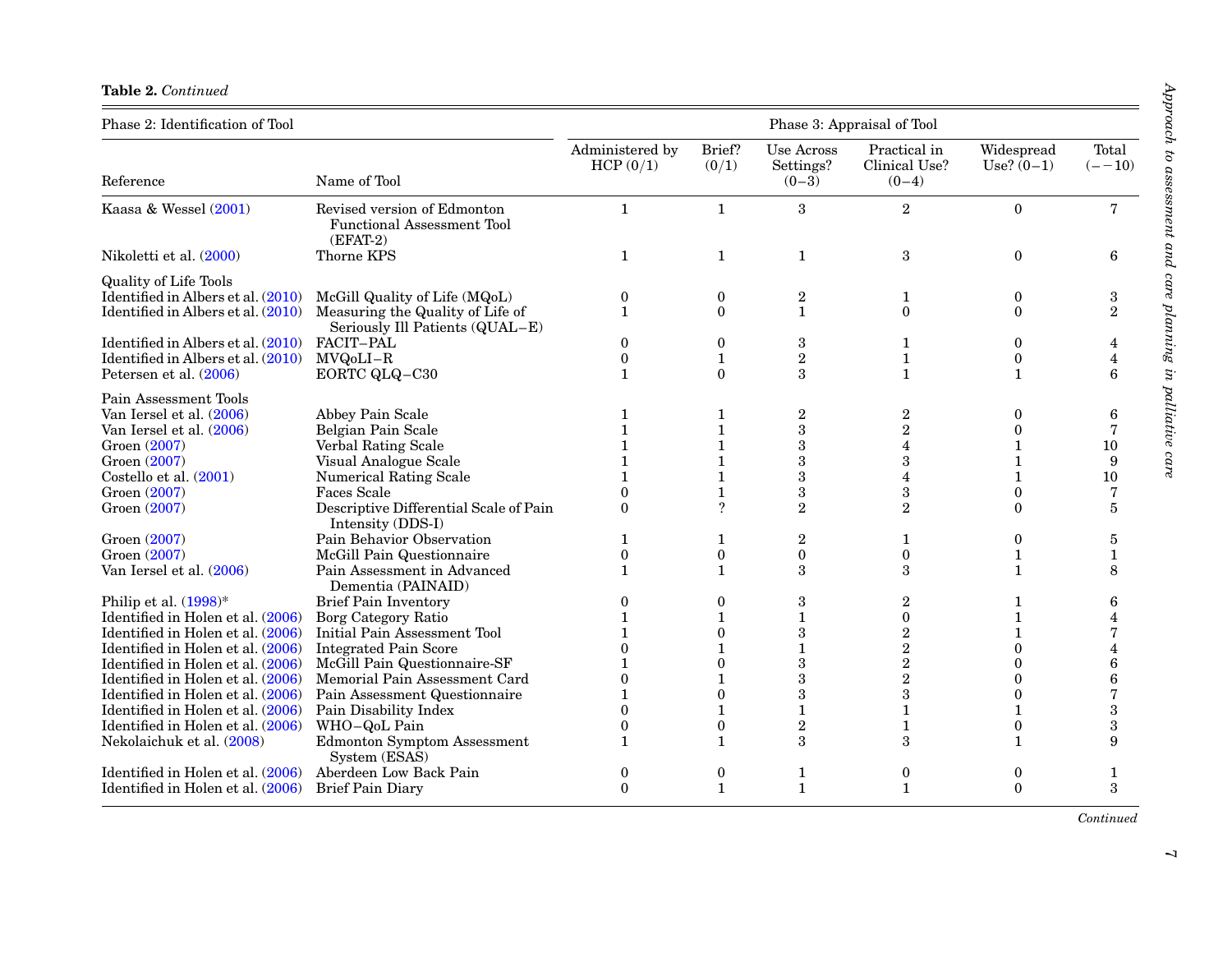Table 2. Continued

| Phase 2: Identification of Tool                         | Phase 3: Appraisal of Tool                                                                 |                             |                 |                                    |                                          |                            |                    |
|---------------------------------------------------------|--------------------------------------------------------------------------------------------|-----------------------------|-----------------|------------------------------------|------------------------------------------|----------------------------|--------------------|
| Reference                                               | Name of Tool                                                                               | Administered by<br>HCP(0/1) | Brief?<br>(0/1) | Use Across<br>Settings?<br>$(0-3)$ | Practical in<br>Clinical Use?<br>$(0-4)$ | Widespread<br>$Use? (0-1)$ | Total<br>$(- -10)$ |
| Multidimensional Tools/Needs Assessments                |                                                                                            |                             |                 |                                    |                                          |                            |                    |
| Palliative Care Outcome<br>Collaboration (2010)         | Problem Severity Score (PSS)                                                               | $\mathbf{1}$                | $\mathbf{1}$    | $\,3$                              | $\overline{4}$                           | $\mathbf{1}$               | 10                 |
| Emanuel et al. (2001)                                   | Needs at the End of Life Screening<br>Tool (NEST)                                          | $\mathbf{1}$                | $\mathbf{0}$    | $\boldsymbol{3}$                   | $\mathbf{1}$                             | $\mathbf{0}$               | 5                  |
| Hearn & Higginson $(1999)$ ;<br>Bausewein et al. (2011) | The Palliative Care Outcome Scale<br>(POS)                                                 | $\mathbf{1}$                | $\mathbf{1}$    | 3                                  | 3                                        | $\mathbf{1}$               | 9                  |
| Bausewein et al. (2011)                                 | Support Team Assessment Schedule<br>(STAS)                                                 | $\mathbf{1}$                | $\mathbf{1}$    | 3                                  | $\overline{4}$                           | $\mathbf{1}$               | 10                 |
| Richards et al. (2011)                                  | Screen for Palliative and End-of-Life<br>Care Needs in the Emergency<br>Department (SPEED) | $\mathbf{0}$                | $\mathbf{1}$    | $\mathbf{1}$                       | $\overline{2}$                           | $\Omega$                   | $\overline{4}$     |
| Waller et al. (2008)                                    | Needs Assessment Tool Progressive<br>disease Cancer (NAT: PD-C)                            | $\mathbf{1}$                | $\mathbf{1}$    | 3                                  | $\overline{4}$                           | $\overline{?}$             | 9                  |
| Identified in Richardson et al.<br>(2007)               | <b>CNAT</b>                                                                                | $\mathbf{1}$                | $\theta$        | $\overline{2}$                     | $\theta$                                 | $\Omega$                   | 3                  |
| Identified in Richardson et al.<br>(2007)               | SCNA-SF34                                                                                  | $\theta$                    | $\overline{0}$  | $\mathbf{1}$                       | $\mathbf{1}$                             | $\theta$                   | $\overline{2}$     |
| Identified in Richardson et al.<br>(2007)               | Symptom and Concern Checklist                                                              | $\mathbf{1}$                | $\mathbf{0}$    | 3                                  | 3                                        | $\theta$                   | 7                  |
| Identified in Richardson et al.<br>(2007)               | <b>CARES</b> Short Form                                                                    | $\theta$                    | $\mathbf{0}$    | $\mathbf{1}$                       | $\mathbf{1}$                             | $\theta$                   | $\overline{2}$     |
| Identified in Richardson et al.<br>(2007)               | <b>Cancer Care Monitor</b>                                                                 | $\bf{0}$                    | $\mathbf{0}$    | $\mathbf{1}$                       | $\Omega$                                 | $\Omega$                   | 1                  |
| Identified in Richardson et al.<br>(2007)               | Concerns Checklist                                                                         | $\mathbf{0}$                | $\mathbf{1}$    | $\mathbf{1}$                       | $\mathbf{1}$                             | $\Omega$                   | 3                  |
| Identified in Richardson et al.<br>(2007)               | Needs Evaluation Questionnaire                                                             | 1                           | $\mathbf{1}$    | $\mathbf{1}$                       | $\overline{2}$                           | $\theta$                   | 5                  |
| Identified in Richardson et al.<br>(2007)               | <b>PNAT</b>                                                                                | $\mathbf{1}$                | $\mathbf{1}$    | $\mathbf{1}$                       | $\mathbf{2}$                             | $\mathbf{1}$               | 6                  |
| Ewing et al. $(2004)$                                   | CAMPAS-R                                                                                   | 1                           | 1               | $\sqrt{2}$                         | $\,3$                                    | $\mathbf{0}$               | 7                  |
| Identified in Richardson et al.<br>(2007)               | Social Difficulties Inventory                                                              | $\Omega$                    | $\theta$        | $\mathbf{1}$                       | $\mathbf{1}$                             | $\Omega$                   | $\mathbf{2}$       |
| Identified in Richardson et al.<br>(2007)               | Problems Checklist                                                                         | $\mathbf{0}$                | $\mathbf{1}$    | $\mathbf{1}$                       | $\overline{2}$                           | $\Omega$                   | 4                  |
| Family/Caregiver Needs Assessment Tools                 |                                                                                            |                             |                 |                                    |                                          |                            |                    |
| $(1995)$ and Hudson et al.<br>(2010)                    | Identified in Kristjanson et al. Family Inventory of Needs (FIN)                           | 1                           | $\mathbf{1}$    | 3                                  | 3                                        | $\mathbf{0}$               | 8                  |

Continued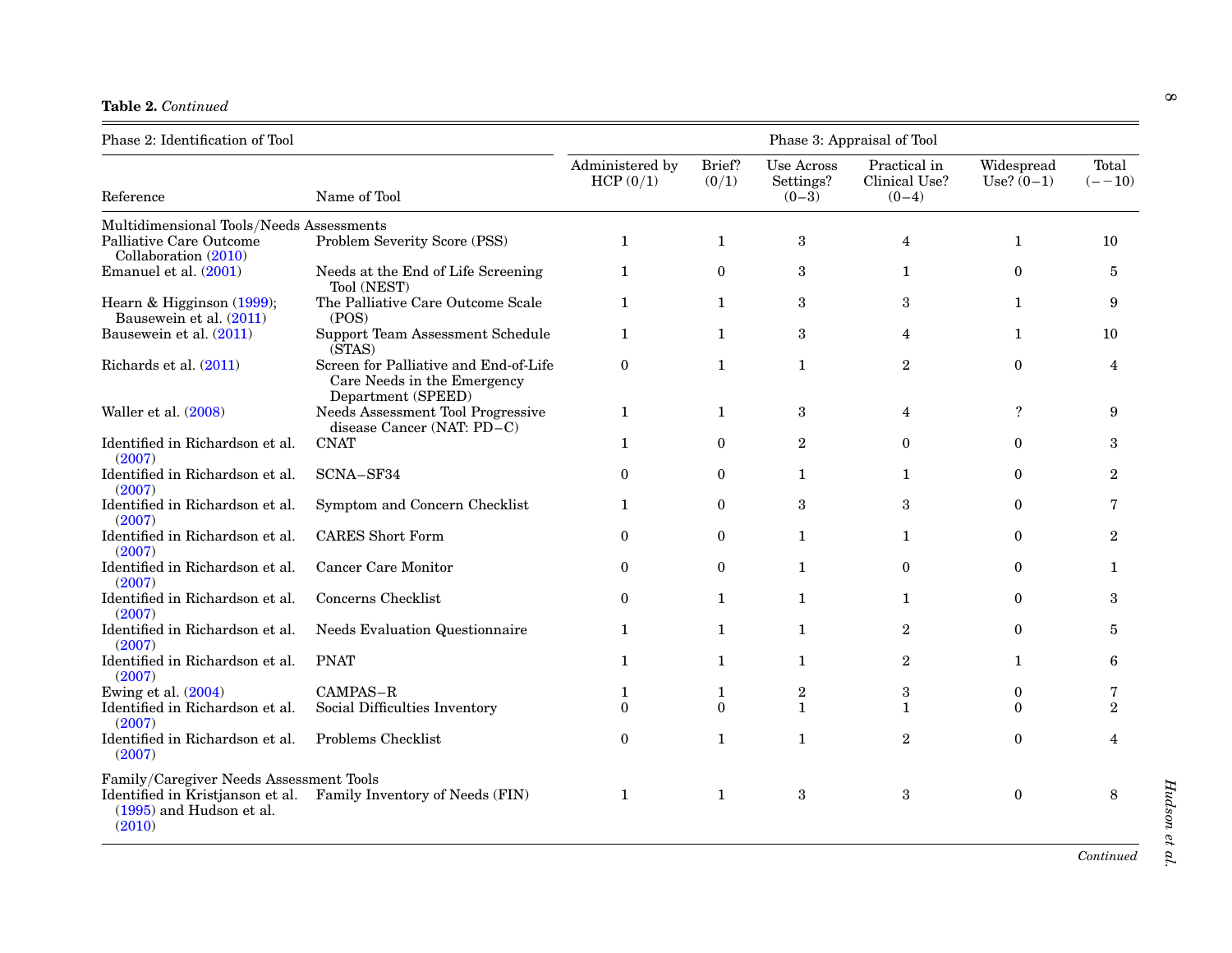|  | <b>Table 2. Continued</b> |
|--|---------------------------|
|  |                           |

| Phase 2: Identification of Tool                                              | Phase 3: Appraisal of Tool                                                                 |                              |                          |                                           |                                          |                            |                    |
|------------------------------------------------------------------------------|--------------------------------------------------------------------------------------------|------------------------------|--------------------------|-------------------------------------------|------------------------------------------|----------------------------|--------------------|
| Reference                                                                    | Name of Tool                                                                               | Administered by<br>HCP(0/1)  | Brief?<br>(0/1)          | <b>Use Across</b><br>Settings?<br>$(0-3)$ | Practical in<br>Clinical Use?<br>$(0-4)$ | Widespread<br>Use? $(0-1)$ | Total<br>$(- -10)$ |
| Identified in Hudson et al.<br>$(2010)$ and Ewing et al.<br>(2012)           | Carer Support Needs Assessment<br>(CSNAT)                                                  | $\mathbf{1}$                 | $\mathbf{1}$             | $\boldsymbol{3}$                          | $\overline{\mathbf{4}}$                  | $\boldsymbol{0}$           | 9                  |
| Psychological/Emotional Assessment Tools                                     |                                                                                            |                              |                          |                                           |                                          |                            |                    |
| Identified in Thekkumpurath<br>et al. (2008) and Vodermaier<br>et al. (2009) | Distress Management Tool (Distress<br>Thermometer)                                         | $\mathbf{1}$                 | $\mathbf{1}$             | 3                                         | $\overline{4}$                           | $\mathbf{1}$               | 10                 |
| Identified in Thekkumpurath<br>et al. (2008) and Vodermaier<br>et al. (2009) | General Health Questionnaire<br>$(GHQ-12)$                                                 | $\mathbf{1}$                 | $\theta$                 | 3                                         | 3                                        | $\mathbf{0}$               | 9                  |
| Identified in Thekkumpurath<br>et al. (2008) and Vodermaier<br>et al. (2009) | Hospital Anxiety Depression Scale<br>(HADS)                                                | $\mathbf{1}$                 | $\overline{0}$           | $\boldsymbol{2}$                          | $\boldsymbol{3}$                         | $\mathbf{0}$               | 6                  |
| Prognostic Tools                                                             |                                                                                            |                              |                          |                                           |                                          |                            |                    |
| Identified in Glare et al. (2003)<br>and Lau et al. $(2007)$                 | Palliative Prognostic Score (PaP)                                                          | $\mathbf{1}$                 | $\mathbf{1}$             | $\boldsymbol{2}$                          | $\overline{4}$                           | $\Omega$                   | 8                  |
| Identified in Lau et al. (2007)<br>and Stone et al. (2008)                   | Palliative Prognostic Index (PPI)                                                          | $\mathbf{1}$                 | $\mathbf{1}$             | 3                                         | $\overline{4}$                           | $\mathbf{0}$               | 9                  |
| Care of the Dying Patient                                                    |                                                                                            |                              |                          |                                           |                                          |                            |                    |
| Ellershaw & Murphy (2005)                                                    | Liverpool Care Pathway                                                                     | $\mathbf{1}$                 | $\mathbf{1}$             | $\mathbf{1}$                              | $\overline{4}$                           | $\mathbf{1}$               | 8                  |
| <b>Spirituality Tools</b>                                                    |                                                                                            |                              |                          |                                           |                                          |                            |                    |
| Dobratz (2004)<br>Emanuel et al. (2001)                                      | Life Closure Scale<br>Needs at the End of Life Screening                                   | $\mathbf{1}$<br>$\mathbf{1}$ | $\bf{0}$<br>$\mathbf{1}$ | $\rm 3$<br>3                              | $\mathbf{1}$<br>$\overline{2}$           | $\mathbf{0}$<br>$\Omega$   | 5<br>6             |
|                                                                              | Tool (NEST)                                                                                |                              |                          |                                           |                                          |                            |                    |
| Hearn & Higginson $(1999)$ and<br>Bausewein et al. (2011)                    | The Palliative Care Outcome Scale<br>(POS)                                                 | $\mathbf{1}$                 | $\mathbf{1}$             | 3                                         | $\mathbf{1}$                             | $\mathbf{0}$               | 6                  |
| Mack et al. (2008)                                                           | <b>PEACE</b> Scale                                                                         | $\mathbf{1}$                 | 1                        | $\sqrt{2}$                                | $\boldsymbol{2}$                         | $\bf{0}$                   | 6                  |
| Richards et al. (2011)                                                       | Screen for Palliative and End-of-Life<br>Care Needs in the Emergency<br>Department (SPEED) | $\mathbf{1}$                 | $\mathbf{1}$             | 3                                         | $\overline{2}$                           | $\Omega$                   | 8                  |
| Hermann (2006)                                                               | Spiritual Needs Inventory (SNI)                                                            | $\boldsymbol{0}$             | $\bf{0}$                 | 3                                         | 3                                        | 0                          | 6                  |
| Bausewein (2011)                                                             | <b>STAS</b>                                                                                | $\mathbf{1}$                 | $\mathbf{1}$             | $\,2$                                     | $\overline{2}$                           | $\mathbf{0}$               | $\bf 6$            |
| Ambuel (2005)                                                                | Taking a Spiritual History Tool                                                            | $\mathbf{1}$                 | $\mathbf{0}$             | $\boldsymbol{3}$                          | $\overline{\mathbf{4}}$                  | $\boldsymbol{0}$           | 8                  |
| Identified in Lunder et al.<br>(2011)                                        | FACIT-Sp                                                                                   | $\mathbf{1}$                 | $\mathbf{1}$             | 3                                         | 4                                        | $\Omega$                   | 9                  |
| Identified in Lunder et al.<br>(2011)                                        | <b>FICA</b>                                                                                | $\mathbf{1}$                 | $\mathbf{1}$             | 3                                         | 4                                        | $\mathbf{1}$               | 10                 |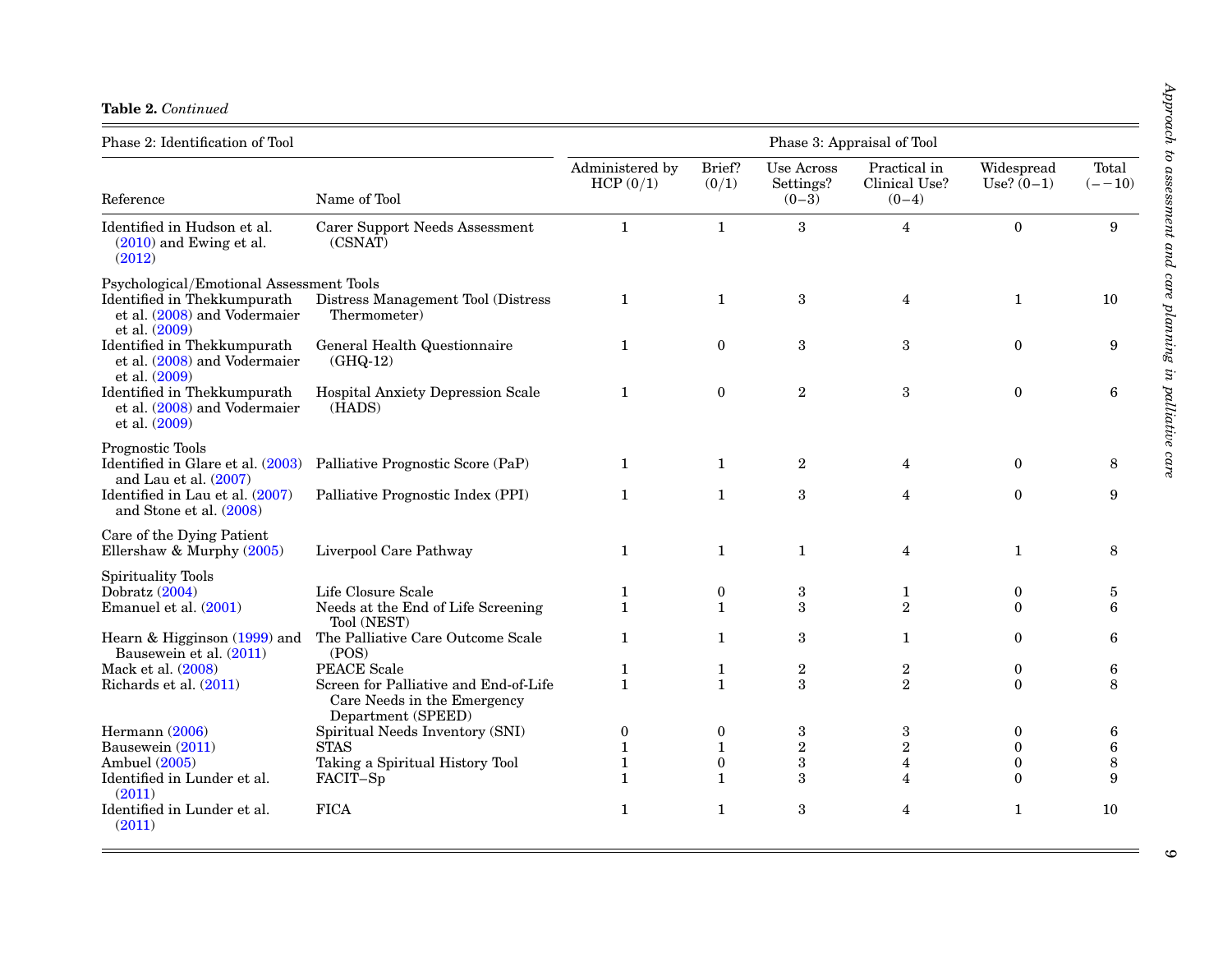| Domain of<br>Palliative Care                      | Clinical Tool                                | Initial /<br>Screening<br>Assessment | Comprehensive<br>Assessment | Follow-<br>Up | Special<br>Situation | Reference                                                                    |
|---------------------------------------------------|----------------------------------------------|--------------------------------------|-----------------------------|---------------|----------------------|------------------------------------------------------------------------------|
| Multidomain<br>assessment/<br>needs<br>assessment | Problem<br>Severity<br>Score                 |                                      |                             |               |                      | Palliative Care Outcome<br>Collaboration (2011)<br>(www.pcoc.org.au)         |
|                                                   | <b>Distress</b><br>Thermometer               |                                      |                             |               |                      | National Comprehensive<br>Cancer Network (2015)<br>(www.nccn.org)            |
| Pain                                              | <b>Initial Pain</b><br>Assessment<br>Tool    |                                      |                             |               |                      | McCaffery & Pasero<br>(1999)                                                 |
| Family/<br>caregiver                              | Carer Support<br>Needs<br>Assessment<br>Tool |                                      |                             |               |                      | Ewing & Grande $(2012)$                                                      |
| Emotional<br>distress                             | GHQ12                                        |                                      |                             |               |                      | Goldberg (1978)                                                              |
| Spirituality                                      | FICA Spiritual<br><b>History Tool</b>        |                                      |                             |               |                      | George Washington<br>Institute for<br>Spirituality and Health<br>(2015)      |
| Symptoms                                          | Symptom<br>Assessment<br>Scale               |                                      |                             |               |                      | <b>Palliative Care Outcomes</b><br>Collaboration (2010)<br>(www.pcoc.org.au) |
| Performance/<br>function                          | Australian-<br>modified KPS                  |                                      |                             |               |                      | Abernethy (2005)                                                             |
| Quality of life                                   | FACIT-PAL                                    |                                      |                             |               |                      | FACIT.org (2015) (www.<br>facit.org)                                         |
| Prognosis                                         | PaP<br><b>PPI</b>                            |                                      |                             |               |                      | Glare et al. $(2003)$<br>Stone et al. $(2008)$                               |
| Care of dying<br>patient                          | Liverpool Care<br>Pathway                    |                                      |                             |               |                      | Marie Curie Palliative<br>Care Institute (2015)                              |

<span id="page-9-0"></span>**Table 3.** Overview of the clinical tools recommended for widespread use

participants as the preferred tool. Of note, the focus group agreed upon an approach that involved screening broadly for problems at key points, and then application of specific tools to regularly monitor those problems identified in order to foster effective care planning.

# DISCUSSION

Multiple tools are available to assist healthcare professionals to assess and record patient care; however, discerning which ones are most pertinent for routine systematic use across services and sites of care can be challenging. Our study provided recommendations for a suite of clinical tools to assist specialist palliative care services in Victoria to assess and plan care for patients and their family caregivers.

While we have recommended tools across several domains of palliative care provision and advocate for routine assessment to include these aspects of care, we recognize the challenges associated with implementation. For services that do not currently use tools in practice, we suggest to focus attention on one domain in the first instance, and to systematically implement a single tool to gradually orientate staff to the assessment system. For services that utilize a few tools sporadically, our recommendations may be used to review current practice and tighten assessment accordingly, moving toward a consistent approach to care. Finally, services with an established practice of clinical assessment measurement may wish to implement the whole suite of tools into clinical care, and monitor outcomes and resourcing issues of this change to practice.

The process of developing the list of recommended tools in this study was comprehensive, yet we took a pragmatic approach to ensure that recommended tools were relevant to "real-world" practice. There were, however, several limitations. Importantly, while we noted if there had been psychometric data published for each tool, we did not explicitly examine validity and reliability data. Although we have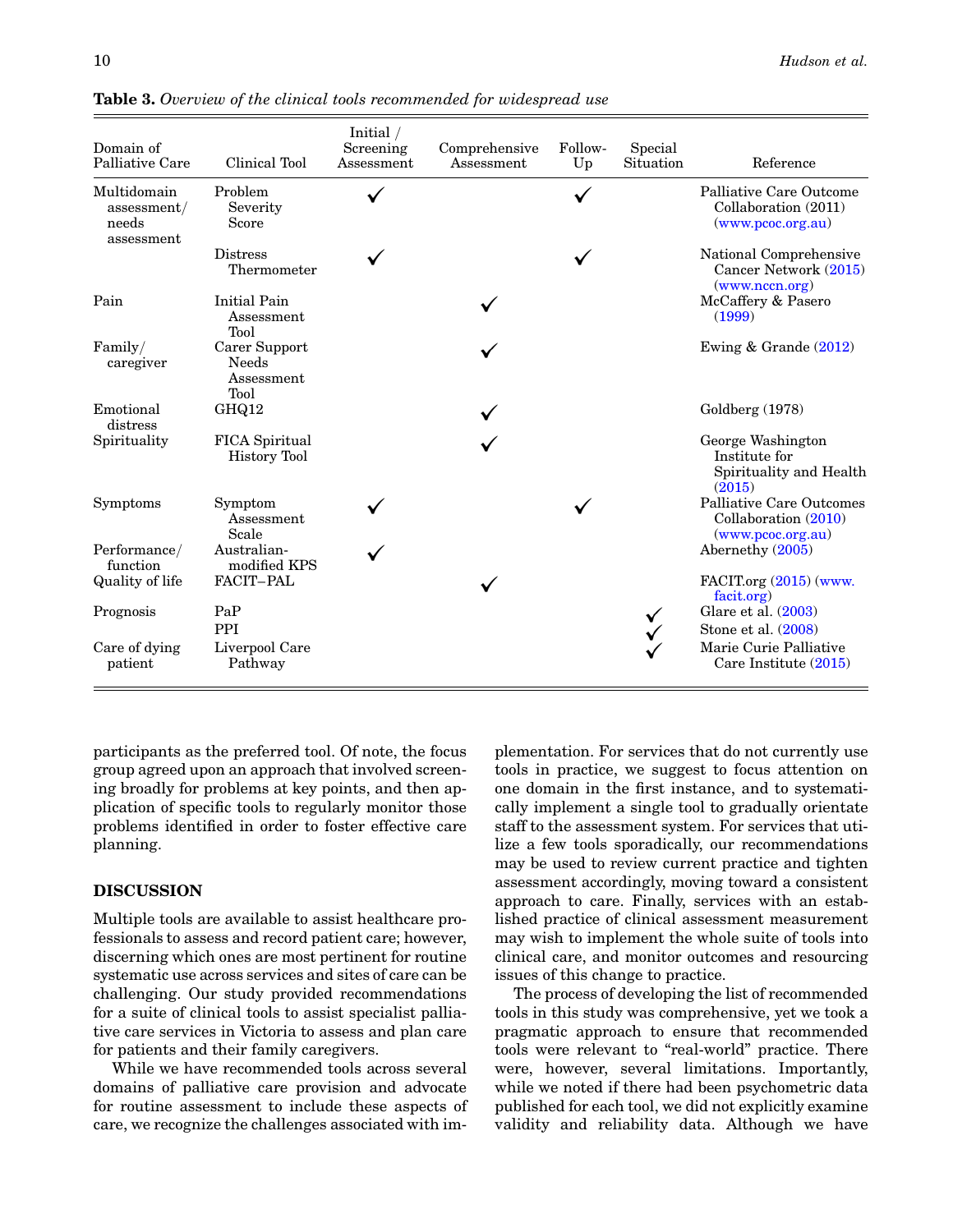<span id="page-10-0"></span>evaluated the clinical utility of relevant tools, others have pointed to a lack of testing of such tools in practical care, and we know little about the responsiveness, feasibility, appropriateness, and acceptability of many needs assessments.

## CONCLUSIONS

We have recommended a suite of practical clinical tools that cover the most important domains of palliative care. We suggest that subsequent work be undertaken to explore the pragmatic implications of systematically implementing these clinical tools into standard specialist palliative care practice. This will need to involve consideration of cost, policy, and resource issues. In addition, training for staff would also be required. Finally, evaluation of the implementation would need to be undertaken.

# ACKNOWLEDGMENTS

We would like to thank the focus participants for their time and expertise:

- Dr. Juli Moran Director of Palliative Care Services, Austin Health. (physician, metropolitanbased practice)
- **B** Ms. Kathleen Hendry, Project Officer, Palliative Care and Haematology, Western Health. (nurse, metropolitan-based practice)
- B Ms. Carmel Smith, Executive Manager, Goulburn Valley Hospice Care Service Inc. (nurse, rural-based practice)
- Ms. Theresa McCarthy, Caritas Christi Hospice, St. Vincent's Health. (pastoral care worker, metropolitan-based practice)

We would also like to acknowledge the expert opinion provided by Professor Brian Kelly, Associate Professor Rosalie Hudson, and Associate Professor Bruce Rumbold.

### FUNDING

This study was funded by the Department of Health, Victoria, to support the initiatives of the Victorian Palliative Care Clinical Network.

#### REFERENCES

- Abernathy, A.P., Shelby-James, T., Fazekas, B.S., et al. (2005). The Australia-modified Karnofsky Performance Status (AKPS) scale: A revised scale for contemporary palliative care clinical practice [ISRCTN81117481]. BMC Palliative Care, 4, 7.
- Albers, G., Echteld, M.A., de Vet, H.C., et al. (2010). Evaluation of quality-of-life measures for use in palliative

care: A systematic review. Palliative Medicine, 24(1), 17–37.

- Ambuel, B. (2005). Taking a spiritual history, 2nd ed. Fast facts and concepts. Available from [http:](http://www.eperc.mcw.edu/EPERC/FastFactsIndex/ff_019.htm)//[www.eperc.](http://www.eperc.mcw.edu/EPERC/FastFactsIndex/ff_019.htm) mcw.edu/EPERC/[FastFactsIndex](http://www.eperc.mcw.edu/EPERC/FastFactsIndex/ff_019.htm)/ff\_019.htm.
- Antunes, B., Harding, R. & Higginson, I.J. (2013). Implementing patient-reported outcome measures in palliative care clinical practice: A systematic review of facilitators and barriers. Palliative Medicine, 28(2), 158–175.
- Aoun, S.M., Monterosso, L., Kristjanson, L.J. (2011). Measuring symptom distress in palliative care: Psychometric properties of the Symptom Assessment Scale (SAS). Journal of Palliative Medicine, 14(3), 315–321.
- Bausewein, C., le Grice, C., Simon, S., et al. (2011). The use of two common palliative outcome measures in clinical care and research: A systematic review of POS and STAS. Palliative Medicine, 25(4), 304–313.
- Campos, S., Zhang, L., Sinclair, E., et al. (2009). The palliative performance scale: Examining its inter-rater reliability in an outpatient palliative radiation oncology clinic. Supportive Care in Cancer, 17(6), 685–690.
- CareSearch (2013). Available from [http:](http://www.caresearch.com.au/)//[www.caresearch.](http://www.caresearch.com.au/) [com.au](http://www.caresearch.com.au/)/.
- Chochinov, H.M., Hassard, T., McClement, S., et al. (2008). The Patient Dignity Inventory: A novel way of measuring dignity-related distress in palliative care. Journal of Pain and Symptom Management, 36(6), 559–571.
- Chuang, R.-B., Hu, W.-Y., Chin, T.-Y., et al. (2004). Prediction of survival in terminal cancer patients in Taiwan: Constructing a prognostic scale. Journal of Pain and Symptom Management, 28(2), 115–122.
- Costello, P., Wiseman, J., Douglas, I., et al. (2001). Assessing hospice inpatients with pain using numerical rating scales. Palliative Medicine, 15(3), 257–258.
- Dobratz, M.C. (2004). The life closure scale: Additional psychometric testing of a tool to measure psychological adaptation in death and dying. Research in Nursing & Health, 27(1), 52–62.
- Eagar, K., Watters, P., Currow, D.C., et al. (2010). The Australian Palliative Care Outcomes Collaboration (PCOC): Measuring the quality and outcomes of palliative care on a routine basis. Australian Health Review, 34(2), 186–192.
- Edmonds, P.M., Stuttaford, J.M., Penny, J., et al. (1998). Do hospital palliative care teams improve symptom control? Use of a modified STAS as an evaluation tool. Palliative Medicine, 12(5), 345–351.
- Ellershaw, J.E. & Murphy, D. (2005). The Liverpool Care Pathway (LCP) influencing the UK national agenda on care of the dying. International Journal of Palliative Nursing, 11(3), 132–134.
- Emanuel, L.L., Alpert, H.R. & Emanuel, E.E. (2001). Concise screening questions for clinical assessments of terminal care: The Needs Near the End-of-Life Care Screening Tool. Journal of Palliative Medicine, 4(4), 465–474.
- Ewing, G. & Grande, G. (2012). Development of a Carer Support Needs Assessment Tool (CSNAT) for end-oflife care practice at home: A qualitative study. Palliative Medicine, 27(3), 244–256.
- Ewing, G., Todd, C., Rogers, M., et al. (2004). Validation of a symptom measure suitable for use among palliative care patients in the community: CAMPAS–R. Journal of Pain and Symptom Management, 27(4), 287–299.
- FACIT. org. (2015). The Functional Assessment of Chronic Illness Therapy (FACIT) measurement system. Available from [http:](http://www.facit.org/FACITOrg)//[www.facit.org](http://www.facit.org/FACITOrg)/FACITOrg.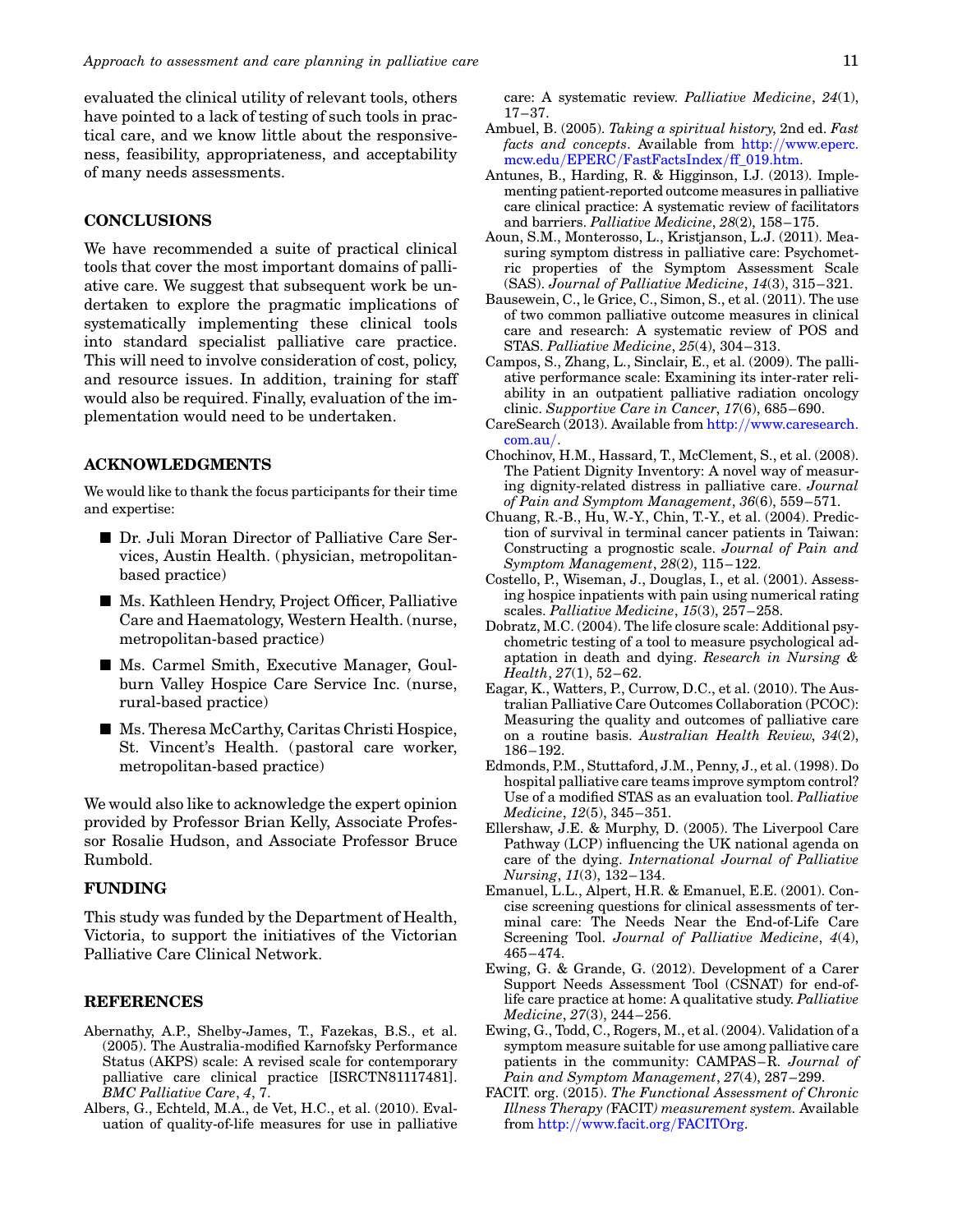- <span id="page-11-0"></span>Ferris, F.D., Balfour, H.M., Bowen, K., et al. (2002). A model to guide patient and family care: Based on nationally accepted principles and norms of practice. Journal of Pain and Symptom Management, 24(2), 106–123.
- Ferris, F. D., Gómez-Batiste, X., Fürst, C.J., et al. (2007). Implementing quality palliative care. Journal of Pain and Symptom Management, 33(5), 533–541.
- Fyllingen, E.H., Oldervoll, L.M., Loge, J.H., et al. (2009). Computer-based assessment of symptoms and mobility in palliative care: Feasibility and challenges. Journal of Pain and Symptom Management, 38(6), 827–836.
- George Washington Institute for Spirituality and Health (2015). FICA Spiritual History Tool. Available from [http:](http://www.gwish.org/)//[www.gwish.org](http://www.gwish.org/)/.
- Glare, P., Eychmueller, S. & Virik, K. (2003 ). The use of the palliative prognostic score in patients with diagnoses other than cancer. Journal of Pain and Symptom Management, 26(4), 883–885.
- Gonçalves, F., Bento, M.J., Alvarenga, M., et al. (2008). Validation of a consciousness level scale for palliative care. Palliative Medicine, 22(6), 724–729.
- Groen, K.M. (2007). Pain assessment and management in end-of-life care: A survey of assessment and treatment practices of hospice music therapy and nursing professionals. Journal of Music Therapy, 44(2), 90–112.
- Hardy, J.R., Haberecht, J., Maresco-Pennisi, D., et al. (2007). Audit of the care of the dying in a network of hospitals and institutions in Queensland. Internal Medicine Journal, 37(5), 315–319.
- Hearn, J. & Higginson, I.J. (1999). Development and validation of a core outcome measure for palliative care: The Palliative Care Outcome Scale. Quality in Health Care, 8(4), 219–227.
- Hermann, C. (2006). Development and testing of the spiritual needs inventory for patients near the end of life. Oncology Nursing Forum, 33(4), 737–744.
- Hølen, J.C., Hjermstad, M.J., Loge, J.H., et al. (2006). Pain assessment tools: Is the content appropriate for use in palliative care? Journal of Pain and Symptom Management, 32(6), 567–580.
- Hudson, P.L., Trauer, T., Graham, S., et al. (2010). A systematic review of instruments related to family caregivers of palliative care patients. Palliative Medicine, 24(7), 656–668.
- Kaasa, T. & Wessel, J. (2001). The Edmonton Functional Assessment Tool: Further development and validation for use in palliative care. Journal of Palliative Care,  $17(1), 5-11.$
- Karnofsky, D., Abelman, W. & Craver, L. (1948). The use of nitrogen mustards in the palliative treatment of cancer. Cancer, 1, 634–656.
- Kirkova, J., Davis, M.P., Walsh, D., et al. (2006). Cancer symptom assessment instruments: A systematic review. Journal of Clinical Oncology, 24(9), 1459–1473.
- Kristjanson, L., Atwood, J. & Degner, L. (1995). Validity and reliability of the Family Inventory of Needs (FIN): Measuring the care needs of families of advanced cancer patients Journal of Nursing Measurement, 3(2), 109–126.
- Lau, F., Cloutier-Fisher, D., Kuziemsky, C., et al. (2007). A systematic review of prognostic tools for estimating survival time in palliative care. Journal of Palliative Care, 23(2), 93–112.
- Lunder, U., Furlan, M. & Simonic, A. (2011). Spiritual needs assessments and measurements. Current Opinion in Supportive and Palliative Care, 5, 273–278.
- Mack, J.W., Nilsson, M., Balboni, T., et al. (2008). Peace, Equanimity, and Acceptance in the Cancer Experience

(PEACE): Validation of a scale to assess acceptance and struggle with terminal illness. Cancer, 112(11), 2509–2517.

- Marie Curie Palliative Care Institute, Liverpool (2015). Available from [http:](http://www.mcpcil.org.uk/liverpool-care-pathway/)//[www.mcpcil.org.uk](http://www.mcpcil.org.uk/liverpool-care-pathway/)/liverpool[care-pathway](http://www.mcpcil.org.uk/liverpool-care-pathway/)/.
- McCaffery, M. & Pasero, C. (eds.) (1999). Pain: Clinical manual. St. Louis, Mosby.
- Morita, T., Tsunoda, J., Inoue, S., et al. (2001). Communication Capacity Scale and Agitation Distress Scale to measure the severity of delirium in terminally ill cancer patients: A validation study. Palliative Medicine, 15(3), 197–206.
- Munch, T.N., Strömgren, A.S., Pedersen, L., et al. (2006). Multidimensional measurement of fatigue in advanced cancer patients in palliative care: An application of the multidimensional fatigue inventory. Journal of Pain and Symptom Management, 31(6), 533–541.
- National Comprehensive Cancer Network (2015). Permission requests. Available from [http:](http://www.nccn.org/about/permissions/)//[www.nccn.org](http://www.nccn.org/about/permissions/)/ about/[permissions](http://www.nccn.org/about/permissions/)/.
- National Consensus Project for Quality Palliative Care (2009). Clinical practice Guidelines for quality palliative care, 2nd ed. Available from [http:](http://www.nationalconsensusproject.org/)//[www.national](http://www.nationalconsensusproject.org/) [consensusproject.org](http://www.nationalconsensusproject.org/)/.
- Nekolaichuk, C., Watanabe, S. & Beaumont, C. (2008). The Edmonton Symptom Assessment System: A 15-year retrospective review of validation studies (1991–2006). Palliative Medicine, 22(2), 111-122.
- Nikoletti, S., Porock, D., Kristjanson, L.J., et al. (2000). Performance status assessment in home hospice patients using a modified form of the Karnofsky Performance Status scale. Journal of Palliative Medicine, 3(3), 301–311.
- O'Leary, N., Tiernan, E., Walsh, D., et al. (2007). The pitfalls of a systematic MEDLINE review in palliative medicine: Symptom assessment instruments. The American Journal of Hospice & Palliative Medicine, 24(3), 181–184.
- Oken, M.M., Creech, R.H., Tormey, D.C., et al. (1982). Toxicity and response criteria of the Eastern Cooperative Oncology Group. American Journal of Clinical Oncology, 5(6), 649–656.
- Open Grey (2011). System for information on grey literature in Europe (SIGLE). Available from [http:](http://www.opengrey.eu/)//[www.open](http://www.opengrey.eu/) [grey.eu](http://www.opengrey.eu/)/.
- Palliative Care Australia (2003). Palliative care service provision in Australia: A planning guide. Canberra: PCA.
- Palliative Care Australia (2005). (2005). Standards for providing quality palliative care for all Australians. Canberra, PCA.
- Palliative Care Australia (2012). Available from [http:](http://www.palliativecare.org.au/)// [www.palliativecare.org.au](http://www.palliativecare.org.au/)/.
- Palliative Care Outcome Collaboration (2010). PCOC Assessment Tool Kit. Available from [http:](http://ahsri.uow.edu.au/pcoc/toolkit/index.html)//[ahsri.uow.edu.](http://ahsri.uow.edu.au/pcoc/toolkit/index.html) au/pcoc/toolkit/[index.html.](http://ahsri.uow.edu.au/pcoc/toolkit/index.html)
- Palliative Care Victoria (2015). Available from [http:](http://www.pallcarevic.asn.au/)//[www.](http://www.pallcarevic.asn.au/) [pallcarevic.asn.au](http://www.pallcarevic.asn.au/)/.
- Petersen, M.A., Groenvold, M., Aaronson, N., et al. (2006). Item response theory was used to shorten EORTC QLQ–C30 scales for use in palliative care. Journal of Clinical Epidemiology, 59(1), 36–44.
- Philip, J., Smith, W.B., Craft, P., et al. (1998). Concurrent validity of the modified Edmonton Symptom Assessment System with the Rotterdam Symptom Checklist and the Brief Pain Inventory. Supportive Care in Can $cer, 6(6), 539-541.$